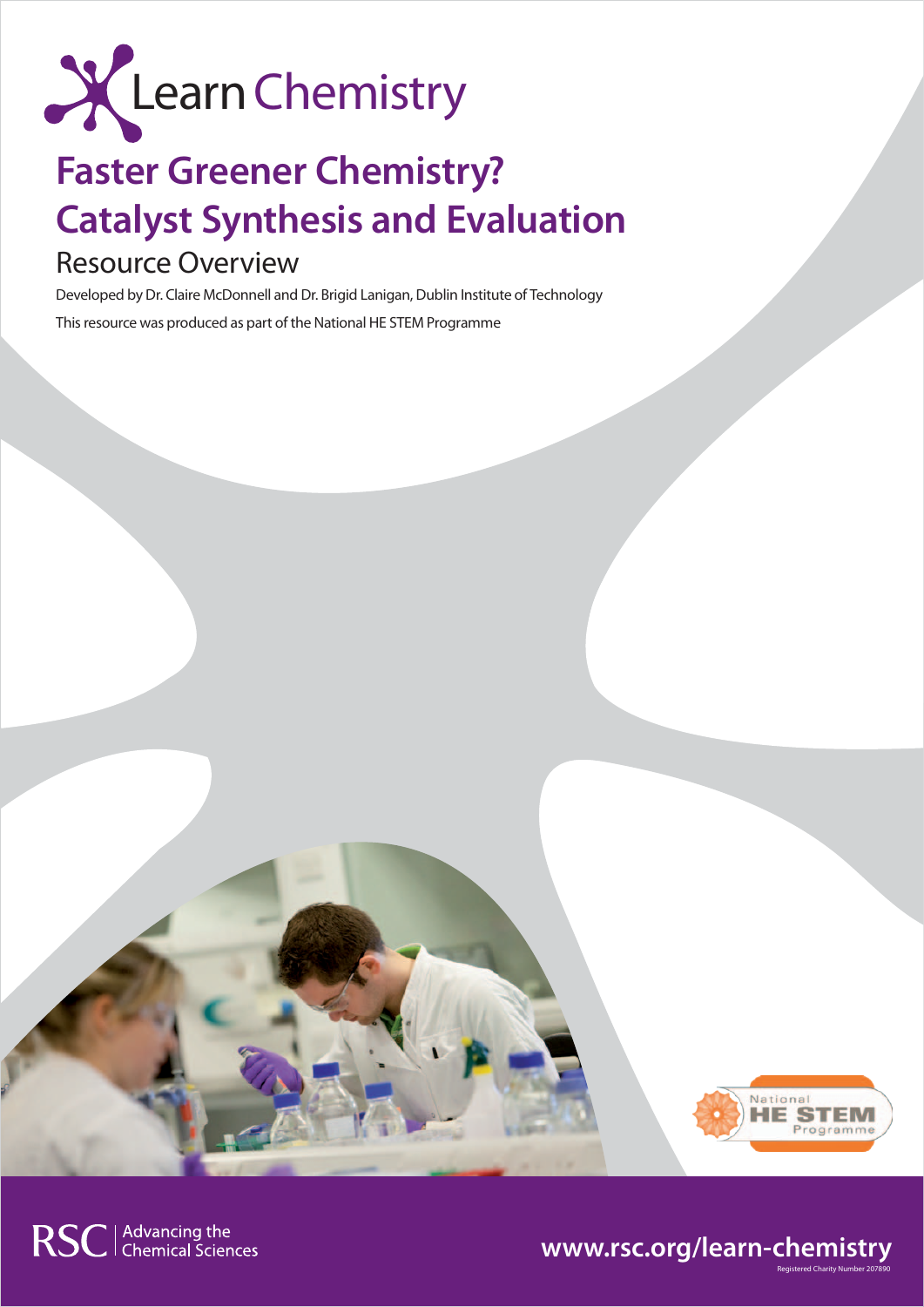#### **Acknowledgements**

The authors of this document would like to thank the following people who contributed to this work: Ms Deelha Ambreen and Ms Caitlin White for performing some of the experimental work; Dr. Patricia Ennis for her input on synthesis of the catalysts; Mr Martin Kitson for assistance with obtaining NMR spectra; Ms Annette Callaghan and Mr Howard Wallace for technical support; our external reviewer who provided useful feedback for the development of the final resource and Dr Michael Seery, Dr Christine O'Connor and Dr Sarah Rawe of the DIT Chemistry Education Research Team for their input and for many useful discussions.

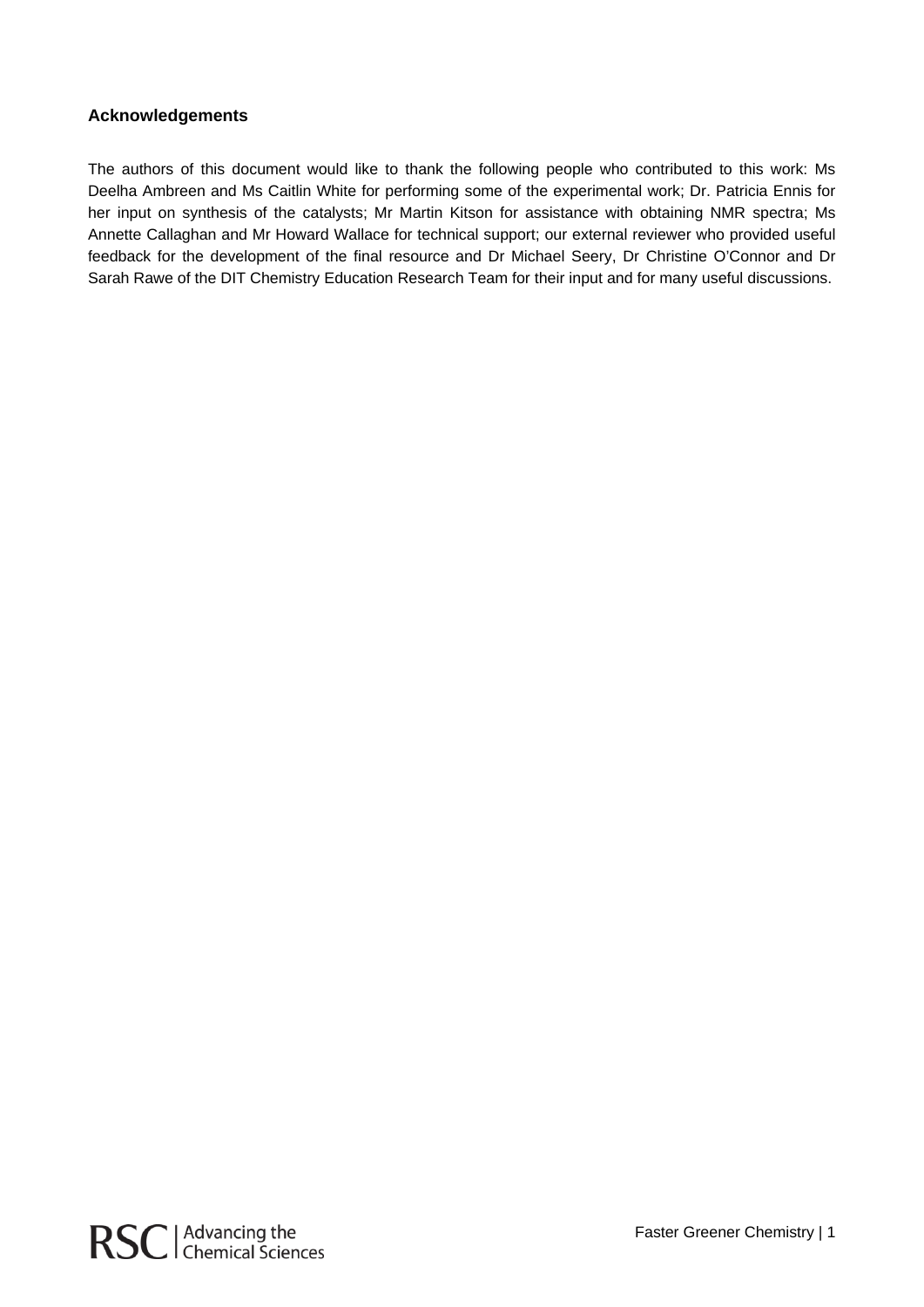#### **Introduction - About context/problem based learning**

Context/Problem Based Learning (C/PBL) is a teaching methodology that aims to increase student engagement with a subject by designing courses based on real-life applications of the principles, techniques and experiments students encounter in their undergraduate courses. These real world contexts are presented in the form of problem scenarios which are ill-defined and have a number of satisfactory solutions. Learners work collaboratively to solve problems and acquire new knowledge and then present the outcomes or product. This approach provides the opportunity to develop valuable transferable skills such as communication, team working and problem solving. Students are encouraged to take control of their learning and real world examples are used as an effective means to promote real learning. Academic staff adopt the role of facilitator or guide during this process. For further information, the following review on context and problem based learning can be consulted; T.L. Overton, Context and Problem-Based Learning, *New Directions*, Issue 3, Oct. 2007, pages 7-12.

(see http://www.heacademy.ac.uk/assets/ps/documents/new\_directions/new\_directions/newdir3\_link.pdf )

#### **About this learning resource**

This case study focuses on the synthesis, characterisation and evaluation of a range of up to nine manganese(III) salen complexes that are employed as catalysts in the oxidation of alkenes to epoxides. Students adopt the role of chemists employed in a campus company that specialises in chemical catalysts, Chem Cat Ltd. Their company has been contracted to carry out some consultancy work for a large pharmaceutical multinational, HugePharma Ltd. Students work in teams and report to their laboratory manager in Chem Cat Ltd. Their brief is outlined in a letter to their Managing Director from the Chemical Development Manager in HugePharma Ltd. The pharmaceutical company have specifically requested that green chemistry (also known as sustainable chemistry) principles be implemented to their full potential in the epoxidation process, as they need to maintain their Integrated Pollution Prevention and Control (IPPC) licence.

The students are required to work as part of a team to:

- 1. Prepare and characterise one of a range of Mn-salen complexes using a two step synthesis.
- 2. Evaluate the performance of the catalyst in a reference reaction (epoxidation of stilbene).
- 3. Assess the relative costs and the environmental impact of this process and of alternative procedures with reference to suitable metrics.

To do this, they need to devise and perform several laboratory experiments to obtain the results required, research relevant information and make a recommendation to HugePharma Ltd.

The context is based on information from the literature, including journal articles and reviews, patents, textbooks, some articles in Chemistry World and Chemical & Engineering News, and environmental protection agency websites. Salts of Mn(III), particularly those that contain salen type ligands (salen is bis(salicylaldehyde)ethylene diamine), have been found to show catalytic activities of significant interest. The main application of these properties to date has been in the asymmetric epoxidation of alkenes (e.g. Jacobsen's catalyst) and oxidation of a variety of organic substrates. As a result, Mn-salens have been employed at commercial scale to oxidise a wide range of organic compounds. The process often uses sodium hypochlorite (bleach) as the oxidant. It is an environmentally friendly reagent as it breaks down into sodium chloride, water and oxygen. It is also inexpensive and has an efficient atom economy. Modifications are being investigated to reduce the environmental impact further as several of the catalysts can be recovered and recycled, and reactions in the absence of an organic solvent and in supercritical carbon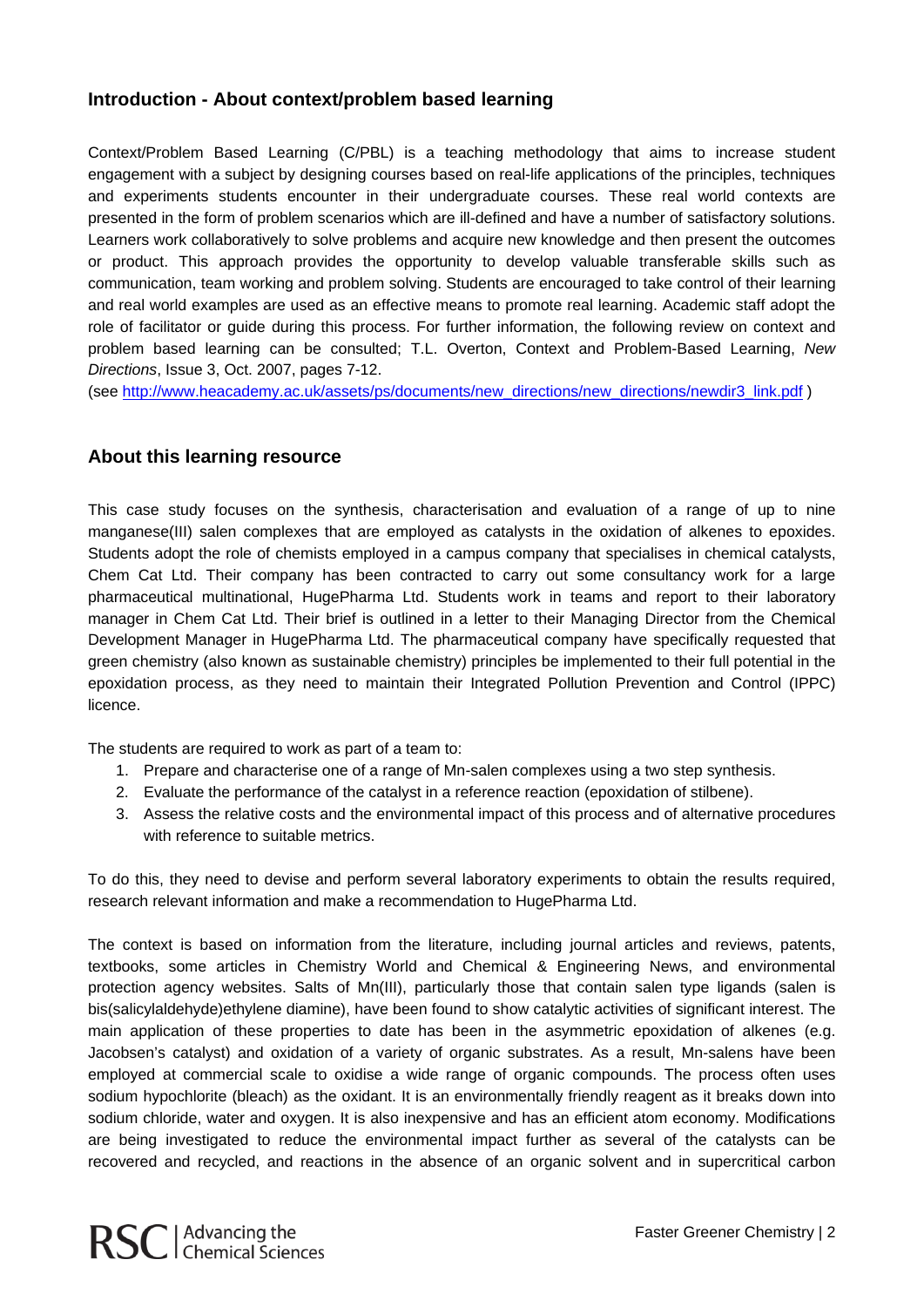dioxide have been performed. Some useful references that provide more detail are listed in the literature review in the student briefing pack at the end of this guide. This case study resource aligns with the RSC Chemistry for Tomorrow's World priority areas of "Water and Air" and "Raw Materials and Feedstocks".

#### **Who is the learning resource designed for?**

The resource is designed for undergraduate students in the last two years of their degree. However, it could be modified to be suitable for students at an earlier stage by providing some additional supporting information on green chemistry principles and environmental legislation and adapting the assessment criteria and learning outcomes to suit the performance expected of learners at that stage.

There are also opportunities for further investigations at more advanced levels such as purification of the epoxide product by column chromatography, determination of the enantiomeric excess in the epoxidation product if chiral diamines were used to prepare the ligand, and variation of the metal (to Co or Fe). References are provided in relation to these other options in the literature review, but they are not dealt with in this guide.

Tutors are encouraged to use this guide as a flexible framework to produce a C/PBL student activity that is appropriate to their circumstances and meets their requirements. It is anticipated that the student contact hours available, prior knowledge of the students and the specific skills, knowledge and understanding to be developed will vary across cohorts and institutions. The tutor and student guides are provided as Microsoft® Word documents so that they can be modified to suit a particular situation and to allow the appropriate learning outcomes to be addressed. With this in mind, the developers have indicated which aspects of the delivery they consider to be core and which ones could be omitted or modified in the section that follows on 'Flexibility within this resource'.

#### **How is the learning resource delivered?**

The resource is designed to be delivered to students as a laboratory based course, with 8 three-hour sessions incorporated, four delivered in a laboratory setting, and four not, labelled as workshops. When combined with independent study and writing-up time, it is intended that this resource will require a total of 50 learning hours. (a total of 24 contact hours plus 26 hours of self study). As such it represents approximately 2.5 European Transfer Credit System (ECTS) or 5 UK credits of work or 1.5 US credits.

Some of the workshop sessions require access to computers for all students (Session 1 if some training on using wikis is provided and Session 6 when students are asked to find information on vendors and costing for raw materials). In each case, a one hour session in a computer laboratory would suffice and the remainder of the session can be spent in a classroom. A digital projector is required for Sessions 1 and 8. If possible, access to some computers during all sessions would be useful to allow students to input information into their wiki directly but this is not a requirement.

In addition to the group wikis that the students will produce, it is strongly recommended that a Virtual Learning Environment (or alternatively a 'central' wiki to which all of the students are invited) is used to support this case study. This will allow the tutor to host the Student Guide, supplementary material (presentations, journal articles) and any other information that is deemed appropriate, on a central resource that all of the students can access. It also provides a communication tool that may be useful in implementing the resource (providing general feedback, reminders of tasks to be completed and deadlines etc).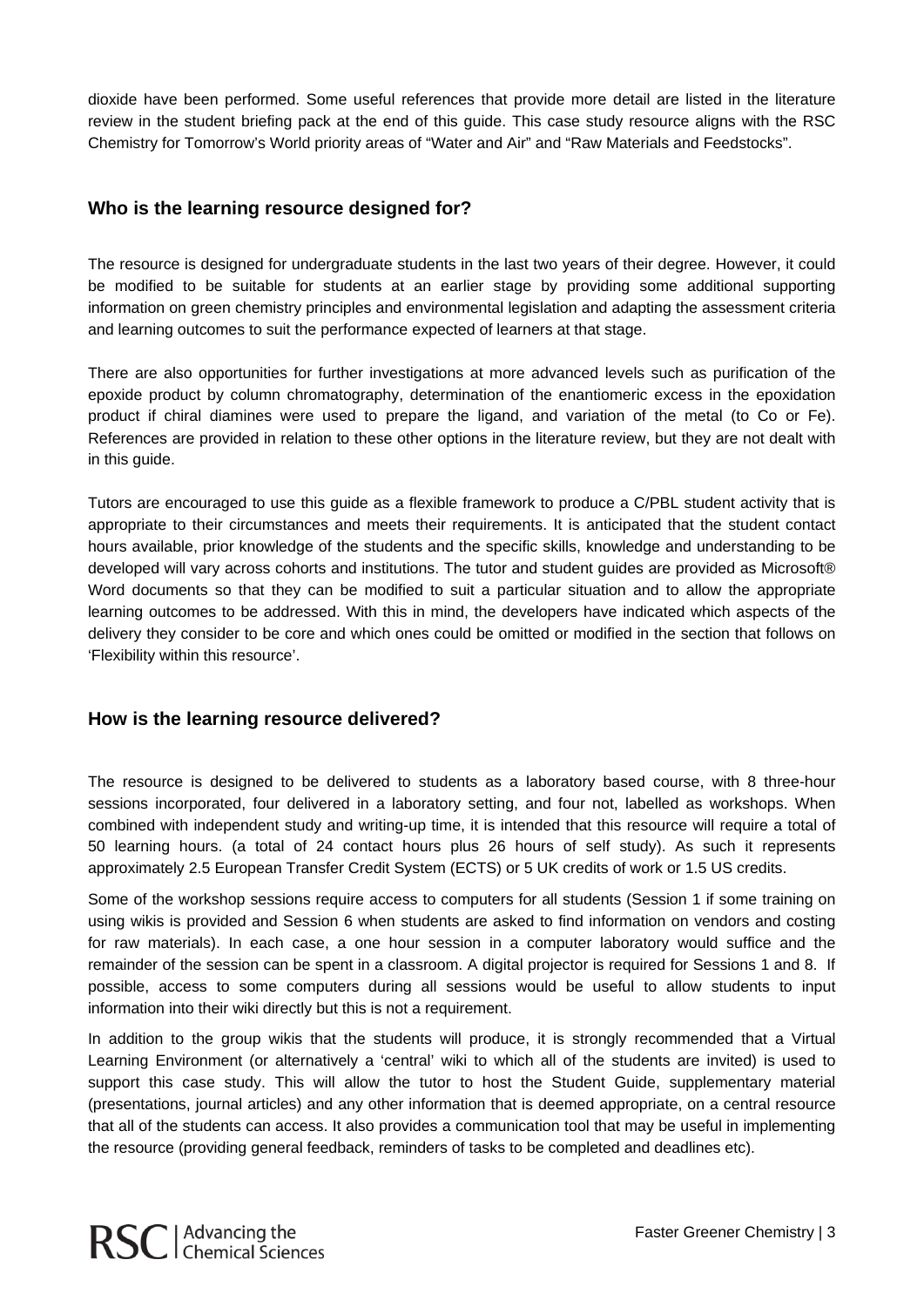## **Navigating this tutor guide**

A schedule for delivery which provides an overview of the resource is presented in Table 2. It contains a breakdown of what each lab and workshop session will entail, including aims and teaching and learning activities. Further details for each session are included in the relevant sections throughout this Tutor Guide. A simplified version of Table 2 can also be found in the accompanying Student Guide (also Table 2). Table 3 is a schedule of the weekly tasks to be completed by students which are aligned with the suggested tutor feedback / prompts / actions required. The Appendices to this guide contain the student briefing pack (Appendix 1) which is provided to students in the Student Guide for this resource. Appendix 2 deals with using wikis to facilitate and assess group collaboration and Appendix 3 summarises materials, apparatus and instrumentation requirements. The remaining Appendices 4-8 provide detailed tutor notes for Sessions 2-6 respectively and elements of these can serve as a sample answer when assessing student work.

This Tutor Guide in its entirety presents quite a daunting prospect because of its length. However, the Appendices account for almost two thirds of the content so it is recommended that the main body of the guide be printed separately for ease of use (It would also be useful to add the final page which lists the references). Appendices 1-4 would need to have been consulted before beginning this C/PBL case study and, thereafter, the relevant Appendix can be read before the previous session (e.g. read the tutor notes for Session 3 before Session 2). It is recommended that, for each session, the tutor brings along for reference the main body of the Tutor Guide, a copy of the Student Guide and the Appendices relevant to that session and to the next one.

### **Assessment**

This case study resource has three main elements: planning laboratory experiments, conducting experiments and analysis of results and reporting of the data obtained. Therefore, assessment focuses on (i) the planning of the group project, most conveniently monitored using a wiki (see later in this section) (ii) student lab books on experiments conducted and (iii) the reporting, analysis and recommendations arising out of the data obtained. More details on assessment are provided at appropriate points in this guide and the assessment components and a guideline weighting are provided in Table 1 below. These are also presented in the Student Guide (Table 1) and introductory presentation, and can be adjusted if considered necessary.

| <b>Activity</b>                                                                                                                                                                                                                                              | Group / individual | % mark allocation<br>(guideline) |
|--------------------------------------------------------------------------------------------------------------------------------------------------------------------------------------------------------------------------------------------------------------|--------------------|----------------------------------|
| Contribution to group (based on effort and effective<br>collaboration - evidenced by participation in lab and<br>workshop sessions, summaries of meetings and<br>contribution to group wiki)                                                                 | Individual         | 10                               |
| Peer assessment by other group members* (based on<br>frequency and quality of contributions, both online and<br>face-to-face)                                                                                                                                | Individual         | 5                                |
| Lab notebook and individual work submitted on a<br>weekly basis                                                                                                                                                                                              | Individual         | 30                               |
| Reflective piece (criteria are presentation, relevant<br>content and structure, coherence and accuracy)                                                                                                                                                      | Individual         | 10                               |
| Final wiki report (Criteria are relevant content, accuracy,<br>structure, clarity, literature references)                                                                                                                                                    | Group              | 30                               |
| Presentation - feedback from tutor and peers and<br>assessment by tutor (criteria are visual impact,<br>effectiveness of oral communication, relevant content,<br>Group<br>accuracy, structure, clarity, references to the literature<br>and understanding). |                    | 15                               |

**Table 1: Assessment components**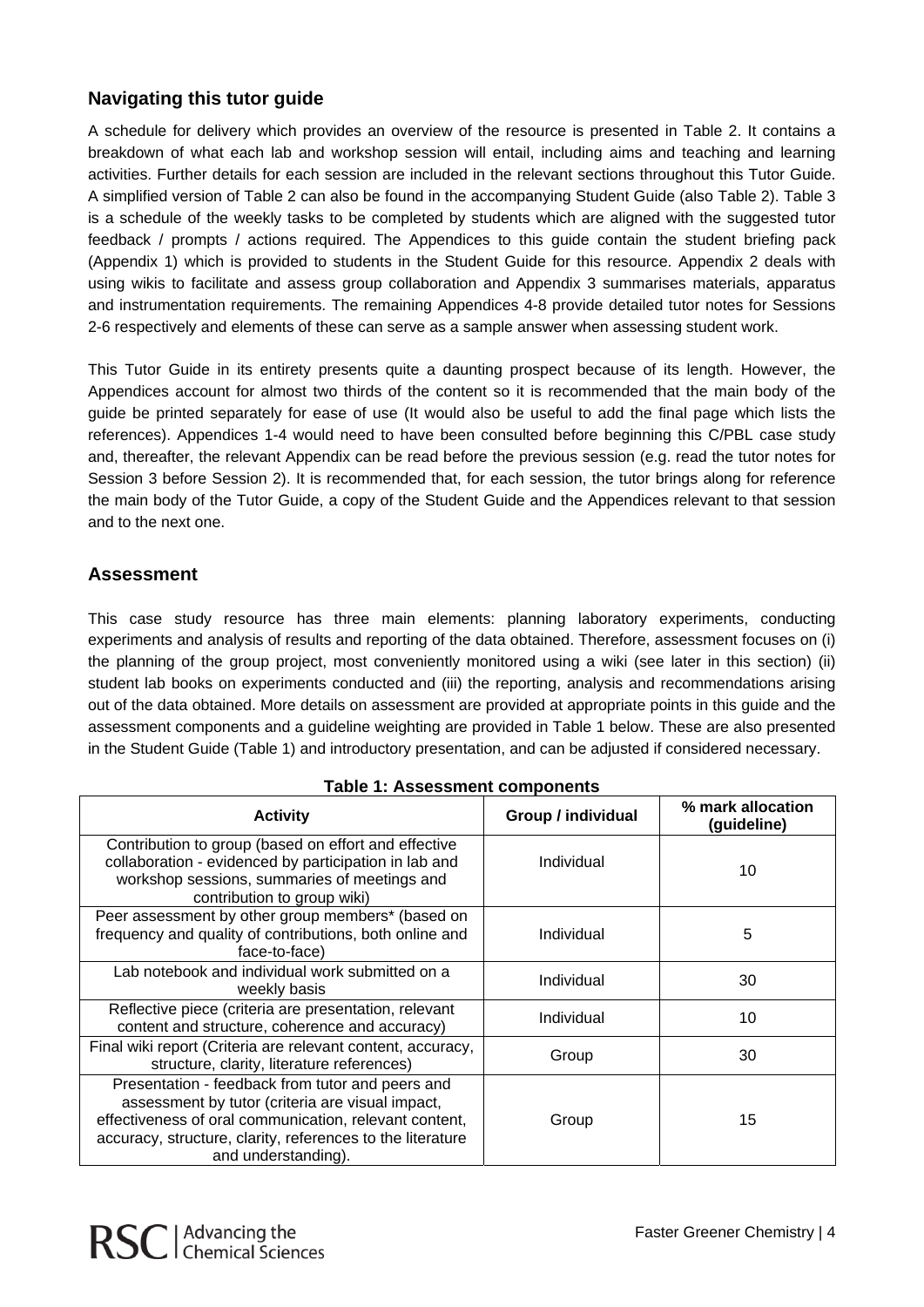\* Peer assessment is an optional but recommended assessment component and the weighting allocated (5%) is low to encourage its inclusion. The weighting can be increased if the tutor wishes to do so.

One option to consider for peer assessment of each member's contribution to the group is peer review software such as CATME (Comprehensive Assessment of Team Member Effectiveness), available to download for free at https://engineering.purdue.edu/CATME. This software was developed with support from the National Science Foundation. E-mail contacts for group members are uploaded by the tutor and a range of statements on team member contributions can be selected to be used.

#### **Flexibility within this resource**

The work that learners undertake for this activity focuses on the development of teamwork, communication and problem-solving skills as well as the synthesis and characterisation of organic and organometallic compounds. The context provided requires that the preparation and use of these compounds on a larger scale be evaluated on the basis of their "greenness" (the extent to which hazardous substances are generated or used). Therefore, a tutor can opt to focus more on the organic chemistry (ligands and alkene oxidations), the inorganic chemistry (catalyst complexes, oxidation reagents) or the green / industrial chemistry aspects involved. Alternatively, a collaborative approach could be employed between academics with organic, inorganic and green / industrial chemistry backgrounds. The green chemistry metrics employed in this activity are at an introductory level and, if students have prior knowledge in this area, it would be appropriate to extend what is required of them (further details are provided in the notes provided for Session 6). Consultation with the lecturing staff concerned would be recommended. In addition, a recent review on effective practices in teaching green chemistry by Andraos and Dicks is very informative on this topic.<sup>1</sup> They emphasise that there is no one correct "green" answer but instead there are a range of alternatives that need to be evaluated using criteria so that a decision can be made. This approach of considering multiple solutions and making decisions is quite challenging for most students but develops important key skills. Some modifications that tutors may consider are:

- To combine Sessions 4 and 5 so that some students in the group carry out the standard epoxidation reaction and others use the alternative conditions during the same laboratory session.
- Not to carry out the alternative epoxidation reaction and use data from the literature instead.
- To ask students to prepare either a report or presentation on their findings and recommendations but not both.

It is important that learners are provided with sufficient time to perform the tasks assigned and to gain understanding. If the time available is less than that outlined here, some components of the case study will need to be removed and / or the associated tasks reduced.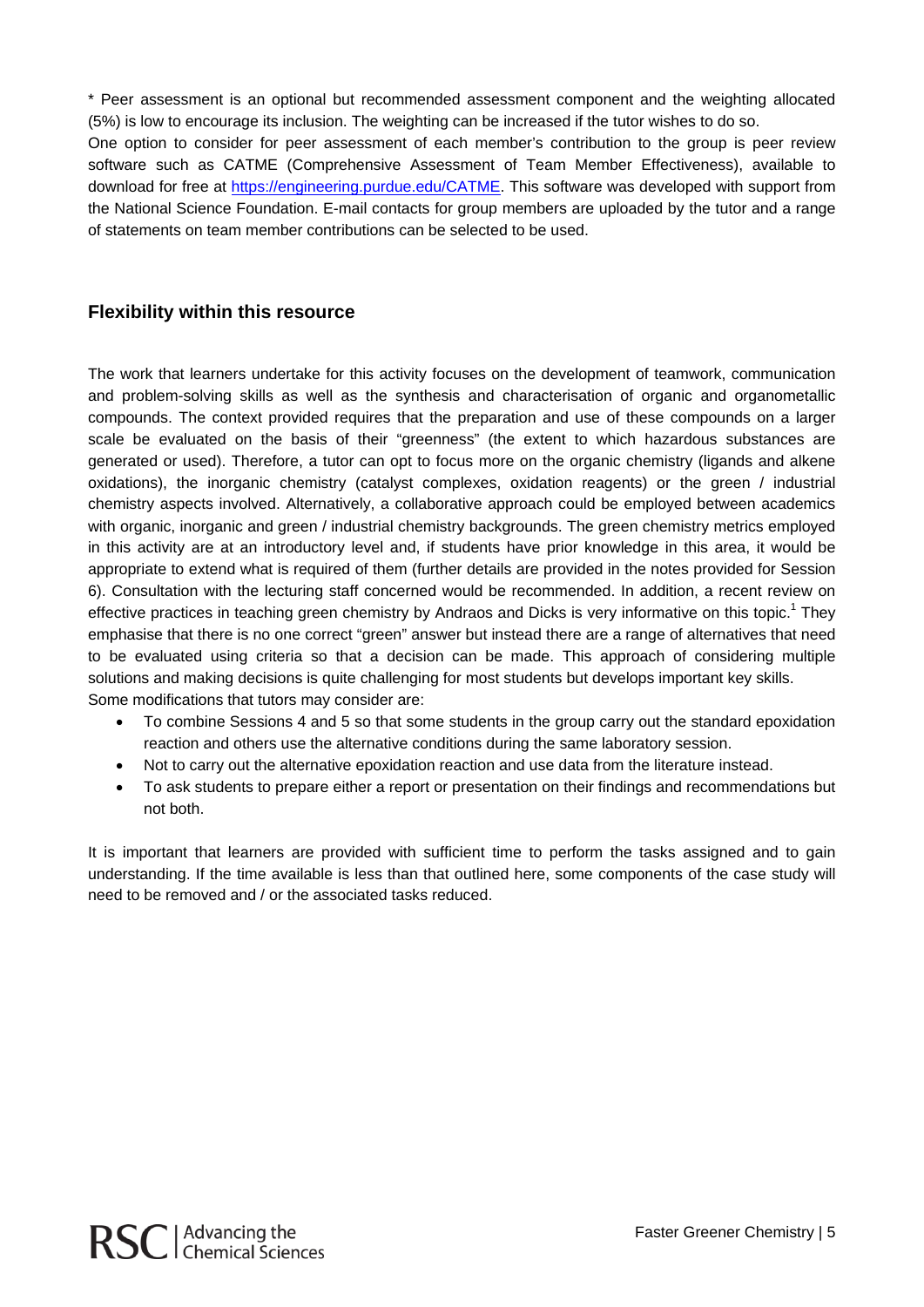| <b>Session</b><br>(3 hrs)                                                                                                                 | <b>Title</b>                                                                                               | <b>Aims</b>                                                                                                                                                                                                                                                                                                                                                                                                                                                                                                                                                                                                                                                                                       | <b>Activities (during and between sessions)</b>                                                                                                                                                                                                                                                                                                                                                                                                                                                                                                                             |
|-------------------------------------------------------------------------------------------------------------------------------------------|------------------------------------------------------------------------------------------------------------|---------------------------------------------------------------------------------------------------------------------------------------------------------------------------------------------------------------------------------------------------------------------------------------------------------------------------------------------------------------------------------------------------------------------------------------------------------------------------------------------------------------------------------------------------------------------------------------------------------------------------------------------------------------------------------------------------|-----------------------------------------------------------------------------------------------------------------------------------------------------------------------------------------------------------------------------------------------------------------------------------------------------------------------------------------------------------------------------------------------------------------------------------------------------------------------------------------------------------------------------------------------------------------------------|
| (WS 1)                                                                                                                                    | Introduction to the<br>project and planning<br>for first synthetic step                                    | Tutor aims:<br>To introduce the case-study and outline the learning outcomes,<br>learning activities and assessment components and criteria.<br>To introduce the principles of green chemistry and<br>environmental reporting requirements for commercial producers<br>of fine chemicals.<br>To provide information on the literature references to be<br>consulted to plan the first synthetic step in the production of a<br>Mn-salen catalyst for alkene epoxidations. Each group of 2 to 3<br>students is assigned a different catalyst to prepare.<br>To obtain student e-mail addresses so that a wiki can be set up<br>for each group (if not possible to do so before the first session). | Introduction presentation and assignment into groups.<br>$\bullet$<br>$\bullet$<br>Discussion on green chemistry,<br>environmental<br>(Annual Environmental<br>Reports and<br>legislation<br>Integrated Pollution Prevention and Control licences)<br>and the role of catalysts and desirable properties they<br>should have.<br>Discussion on selecting a suitable scale for the first<br>step and preparation of a procedure.<br>Demonstration of a sample wiki if possible (adding and<br>editing pages, uploading files, adding comments and<br>checking page history). |
| Independent group and individual work in preparation before each lab session should take $1 - 3$ hrs. Some guidance prompts are provided. |                                                                                                            |                                                                                                                                                                                                                                                                                                                                                                                                                                                                                                                                                                                                                                                                                                   |                                                                                                                                                                                                                                                                                                                                                                                                                                                                                                                                                                             |
| $\mathbf{2}^{\prime}$<br>(Lab 1)                                                                                                          | First synthetic step<br>(reaction of diamine<br>and salicylaldehyde<br>to form the ligand<br>intermediate) | Learner aims:<br>To perform a suitable experimental procedure to prepare the<br>ligand intermediate in the synthesis of the Mn-salen catalyst.<br>To characterise the intermediate prepared.                                                                                                                                                                                                                                                                                                                                                                                                                                                                                                      | Writing of procedure in advance.<br>$\bullet$<br>Preparation of ligand intermediate.<br>$\bullet$<br>Prediction of expected IR and NMR spectra for the<br>salicylaldehyde starting material used and the<br>intermediate prepared.<br>Begin group literature research on alternative<br>procedures/oxidants.<br>Maintain independent lab book and group wiki.                                                                                                                                                                                                               |
| 3<br>(Lab 2)                                                                                                                              | Second synthetic<br>step (preparation of<br>catalyst)                                                      | Learner aims:<br>To prepare a suitable experimental procedure to be used to<br>prepare the Mn-salen catalyst.<br>To characterise the Mn-salen catalyst prepared and determine<br>the overall yield obtained.<br>To review information obtained on alternative epoxidation<br>conditions using Mn-salens and recommend an experiment to<br>be attempted.                                                                                                                                                                                                                                                                                                                                           | Writing of procedure in advance.<br>$\bullet$<br>Preparation of catalyst.<br>$\bullet$<br>Prediction of expected IR spectrum for the catalyst<br>prepared.<br>Interpretation of IR and NMR spectra of the<br>$\bullet$<br>salicylaldehyde used and the intermediate prepared.<br>Preparation of a 1 page summary on literature<br>research on alternative epoxidation conditions<br>(recommend one experiment to be attempted)<br>Maintain independent lab book and group wiki.<br>$\bullet$                                                                                |
| (Lab 3)                                                                                                                                   | Evaluation of catalyst<br>performance in a<br>reference reaction<br>(epoxidation of trans-                 | Learner aims:<br>To prepare a suitable experimental procedure to be used to<br>perform the epoxidation of stilbene oxide.<br>To perform the epoxidation of an alkene (trans-stilbene) using                                                                                                                                                                                                                                                                                                                                                                                                                                                                                                       | Writing of procedure in advance.<br>$\bullet$<br>Epoxidation reaction using sodium hypochlorite in<br>duplicate / triplicate.<br>Prediction of expected IR and NMR spectra for the<br>$\bullet$                                                                                                                                                                                                                                                                                                                                                                             |

### **Table 2: Schedule Showing the Aims and Teaching and Learning Activities for the Workshops (WS) and Laboratory (Lab) Sessions**



Faster Greener Chemistry | 6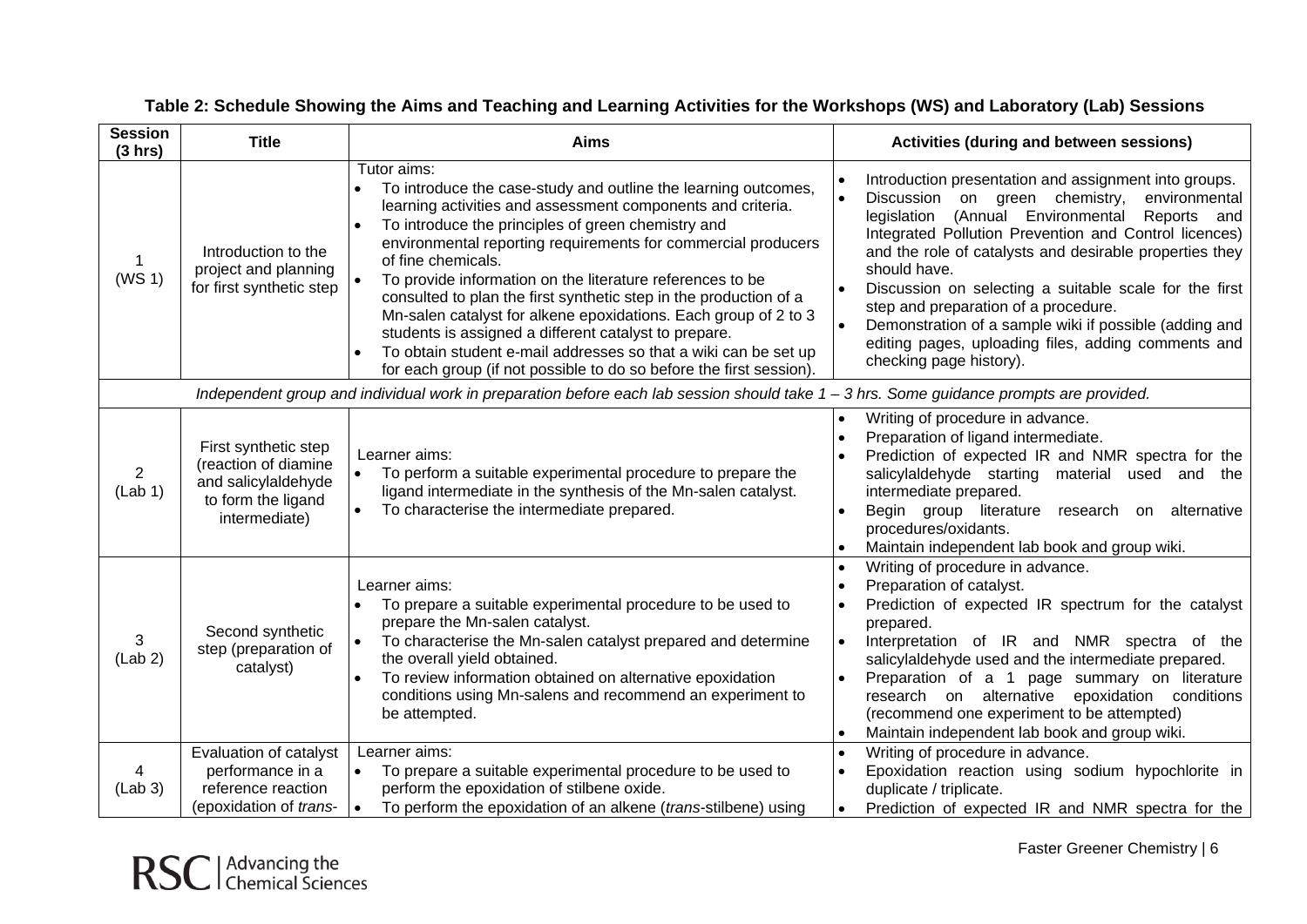|                         | stilbene)                                                                                        | sodium hypochlorite as the oxidant in duplicate or triplicate.<br>To characterise the epoxide product and determine the yield<br>and conversion obtained.<br>To evaluate the alternative oxidation procedures found and<br>recommend related future work.                                                                                                                                                                                            | alkene substrate used and the epoxide prepared.<br>Evaluation of alternative oxidation procedures found<br>$\bullet$<br>based on criteria provided and recommend which<br>should be attempted in the future.<br>Interpretation of IR spectrum obtained of catalyst.<br>$\bullet$<br>Maintain independent lab book and group wiki.                                                                                         |
|-------------------------|--------------------------------------------------------------------------------------------------|------------------------------------------------------------------------------------------------------------------------------------------------------------------------------------------------------------------------------------------------------------------------------------------------------------------------------------------------------------------------------------------------------------------------------------------------------|---------------------------------------------------------------------------------------------------------------------------------------------------------------------------------------------------------------------------------------------------------------------------------------------------------------------------------------------------------------------------------------------------------------------------|
| 5<br>(Lab 4)            | Evaluation of catalyst<br>performance using<br>alternative conditions                            | Learner aims:<br>To perform the epoxidation of an alkene using alternative<br>conditions in duplicate or triplicate.<br>To characterise the epoxide product and determine the yield<br>$\bullet$<br>and conversion obtained.<br>To compare the effectiveness of all catalysts prepared in the<br>reference reaction.                                                                                                                                 | Writing of procedure in advance.<br>$\bullet$<br>Epoxidation reaction using alternative conditions<br>$\bullet$<br>Complete catalyst performance evaluations.<br>$\bullet$<br>Analyse data from all groups to determine the most<br>$\bullet$<br>effective catalyst in the reference reaction.<br>Maintain independent lab book and group wiki.<br>$\bullet$                                                              |
| 6<br>(WS <sub>2</sub> ) | Costing and<br>assessment of<br>environmental impact<br>for oxidation<br>procedures<br>performed | Learner aims:<br>To cost the raw materials for two oxidation processes.<br>To compare the environmental impacts of two processes with<br>reference to the appropriate metrics.<br>To plan for the scope of future development work on each<br>process.<br>To compare the results obtained in the two epoxidation<br>reactions.                                                                                                                       | Use ChemSpider to find vendors and costings for raw<br>materials and solvents for the synthesis of the catalyst<br>and the epoxidation reactions.<br>Use guidelines on metrics and recommended reading<br>sources to evaluate the environmental impact of each<br>process as well as the potential for further<br>development.<br>Analyse data from all groups to determine the most<br>effective epoxidation conditions. |
| 7<br>(WS <sub>3</sub> ) | <b>Clinic for formative</b><br>feedback on draft<br>reports (on group<br>wiki)                   | Tutor aims:<br>• To provide learners with formative feedback on areas of the<br>report they need to work on and on which aspects have been<br>addressed satisfactorily.<br>• To answer any student queries on the assignment and activities,<br>and discuss any issues raised.<br>Optional Additional Laboratories: purification of the epoxide product by column chromatography, determination of enantiomeric excess in the epoxidation product by | 'Clinic' where each group:<br>has submitted a 1 page 'work in progress' summary in<br>advance.<br>discusses any problems or queries.<br>$\bullet$<br>receives feedback on their summary and on their wiki<br>draft report as it is at that point.                                                                                                                                                                         |
|                         |                                                                                                  | chiral GC if chiral diamines were used to prepare the ligand, variation of the metal (to Co or Fe)<br>Tutor aim:                                                                                                                                                                                                                                                                                                                                     | Presentation to peers summarising work undertaken<br>$\bullet$<br>and recommendations made followed by questions                                                                                                                                                                                                                                                                                                          |
| 8<br>(WS 4)             | Oral presentations                                                                               | • To provide feedback to the learners on their presentation skills<br>and the content of their presentation.<br>Student aim:<br>• To learn from each other's presentations and to ask each other<br>questions.                                                                                                                                                                                                                                       | from the tutor, guest tutor (if present) and peers.<br>General oral feedback from tutor (optional written<br>feedback to each group from peers and tutors).<br>Completion of wiki report (with feedback from<br>$\bullet$<br>presentation incorporated), individual reflective piece,<br>and, if required, peer assessment of other group<br>members.                                                                     |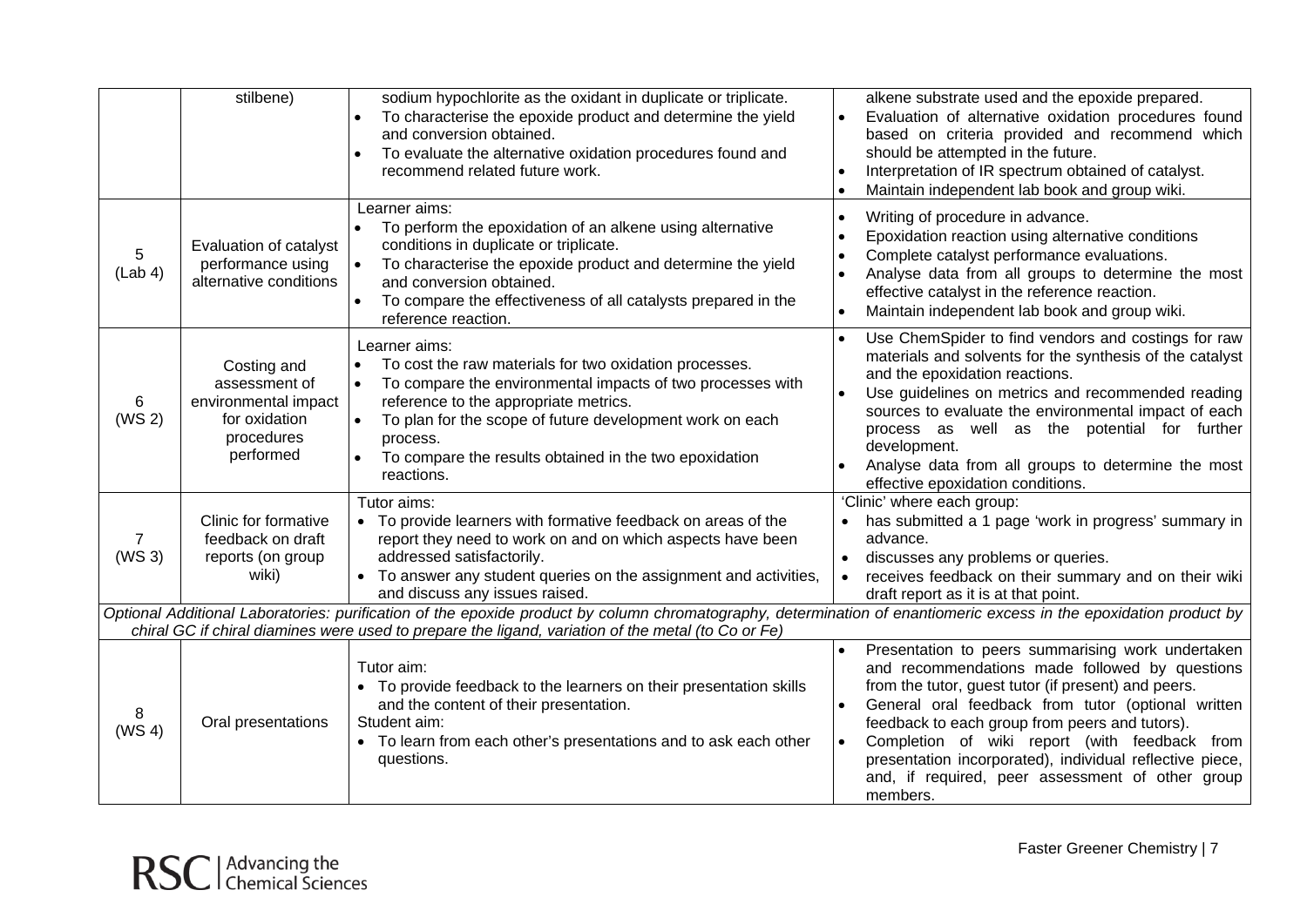#### **A word about wikis**

There are many advantages to using a wiki when collaboration on a group project is required and these are dealt with in more detail in Appendix 2. To summarise, it provides an effective and flexible means for learners to work as a team on a report, presentation or web page while generating an archive of all information used and of all previous versions of the final pages. The main benefit to a tutor is that the quality and quantity of contributions made by each student can be tracked relatively easily and that the process as well as the product can be assessed. Wikis are regularly used in organisations to allow groups to collaborate on projects and documents and to share knowledge and the ability to use one is a valuable transferable skill. For example, a wiki has been established to develop policy in the area of green chemistry in California (http://cagreenchem.wikidot.com/start).

Although it is recommended that a wiki be used as a component of this C/PBL activity, an alternative can be adopted if preferred. Some type of online interaction among a group such as a discussion board or online group is very useful and, if this has been set up by the tutor, there is the advantage that they will be able to monitor progress being made. If this option is not used, the weekly group meeting summaries that are required from each group can be used to monitor progress and to check that all members are making a contribution. To provide a facility similar to the wiki for organisation of the work being undertaken, it would be useful for groups to use a ringbinder with sections that correspond to the main parts of the report to which useful documents and draft work can be added. Under these circumstances, it is recommended that this draft work and supporting information is submitted as an appendix to the final report.

#### **Resource learning outcomes**

On completion of this C/PBL resource, the learner should be able to do the following, within the context provided:

- 1. Use a procedure from scientific literature to write a laboratory procedure, including a list of materials and equipment required, for the preparation of organic and organometallic compounds on a suitable scale.
- 2. Prepare a short chemical risk assessment for the experimental work to be undertaken.
- 3. Plan time in the laboratory effectively in order to complete the synthesis and evaluation of the catalyst assigned.
- 4. Keep an accurate and current record of experimental details and data in a laboratory notebook.
- 5. Interpret experimental data and predict and assign spectra to confirm the identity and purity of the products.
- 6. Use appropriate databases to find relevant information on raw material costing for the process and on recent developments to improve the environmental impact it has (e.g. alternative solvents and oxidants).
- 7. Evaluate the efficiency, relative costs and the environmental impact of the two oxidation procedures used for the epoxidation of *trans*-stilbene.
- 8. Identify aspects of each reaction performed that adhere to the principles of Green Chemistry and those that do not.
- 9. Use the results obtained for all catalysts evaluated to predict how catalyst structure and efficiency are related.
- 10. Produce a professional report, including an executive summary and an assessment of the scope for each step to be improved, that is supported by the relevant experimental data and a laboratory notebook as well as references to the literature.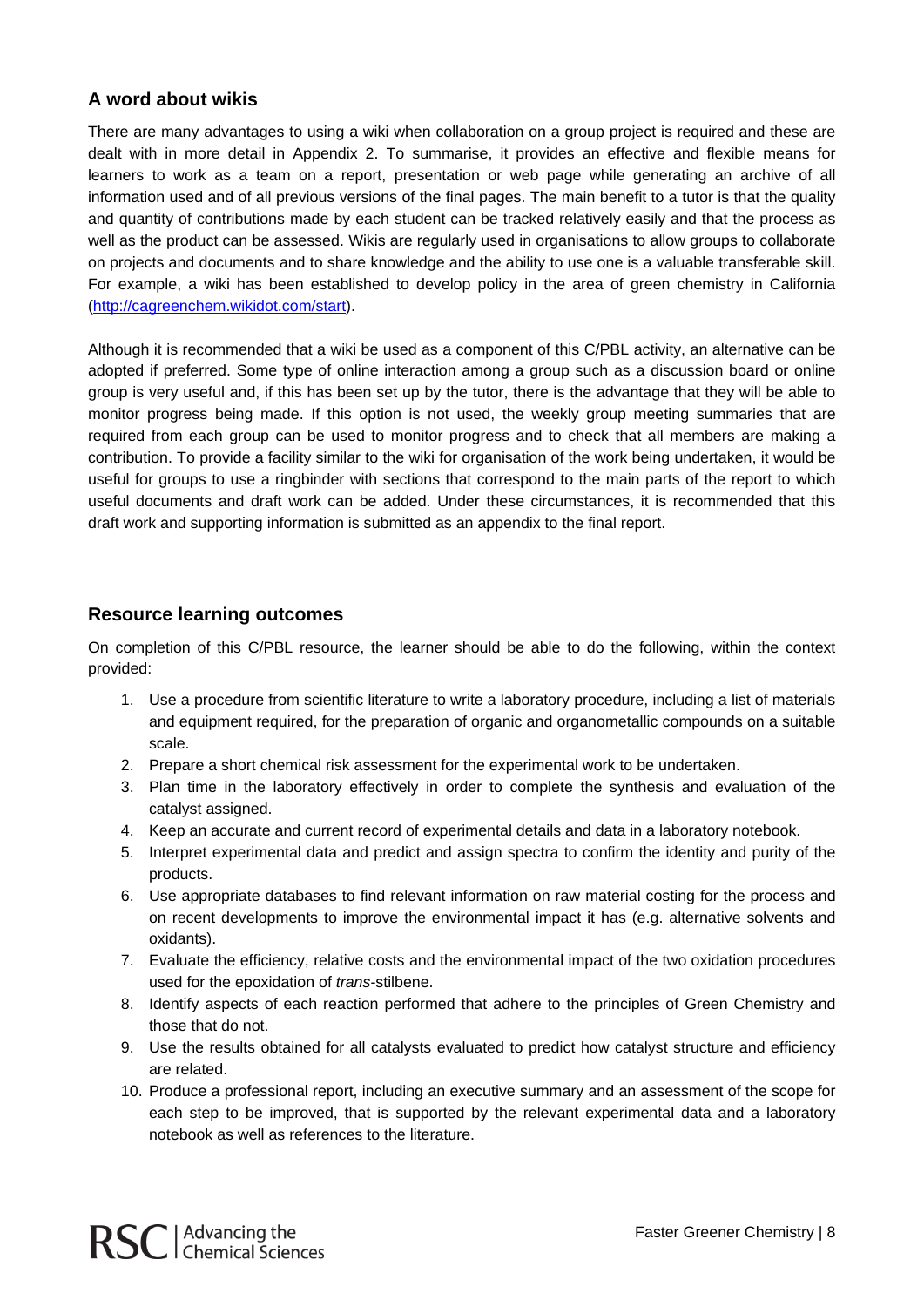- 11. Prepare an oral presentation on the findings from the study to present to the company that commissioned the project.
- 12. Prepare a short individual reflective statement on the group process, transferable skills developed, and the extent to which the stated learning outcomes were met.

#### **Transferable skills development**

Students will be asked to reflect on the development of the skills listed below at the end of the project. It is recommended that they record notes as they go along on the areas they are finding challenging as well as progress that they feel they are making to make this task easier. The specific ways in which it is intended that key skills will be developed during this C/PBL case study are described below:

- Team work: learners work in groups to complete the task assigned, use a wiki to facilitate collaboration and meet between sessions to review progress.
- Organisation and planning: learners prepare procedures on a suitable scale and plan their time in the laboratory effectively.
- Communication skills: Learners present (oral presentation) and report (wiki and final report) on the scientific work performed in keeping with the context.
- Drawing conclusions and recommendations from data: learners justify decisions, assumptions and conclusions made with reference to results from other groups and supporting literature in order to produce a logical and clearly reasoned scientific report.
- Numeracy: learners apply the relevant green chemistry metrics to their experimental results.
- Professional role and responsibilities: learners adopt the role of a professional chemist and are required to consider the environmental impact and costing of the processes they have been working on.
- Problem solving: learners work in groups to address the brief presented in the context scenario.
- Information technology skills: learners use a wiki to collaborate and develop their ability to use wordprocessing, spreadsheet, presentation, chemical drawing and library database software.
- Metacognition: learners reflect on the process involved in working on the brief given, the extent to which the stated learning outcomes were met and to which their transferable skills were developed.

#### **Implementation: Class organisation**

This resource is designed so that students work in small groups (typically three students) to complete the brief provided together. A recommended maximum number of students for one tutor is 15. If a second tutor is available, the maximum cohort size would be about 30. The assessment components (Table 1) require that each student submits a laboratory book as well as a short reflective summary for individual assessment at the end of the C/PBL activity. The assessed group work covers the presentation and report and the group wiki which provides a record of how the group collaborated and their rate of progress. The report can be generated directly from the wiki either by converting wiki pages to PDF files or by printing the pages (depending on the software used). Alternatively, you may want to request that the text can be cut and pasted into a Microsoft® Word document once all collaboration on the wiki is complete. This option allows a word count to be performed easily as well as additional formatting such as page numbers. Alternatively, you may opt to read the report as generated on the wiki and not require that a paper copy be submitted. This decision is left to the discretion of the tutor as it will depend on what format you prefer to correct and whether you feel it would be useful for learners to produce a written report in a conventional format.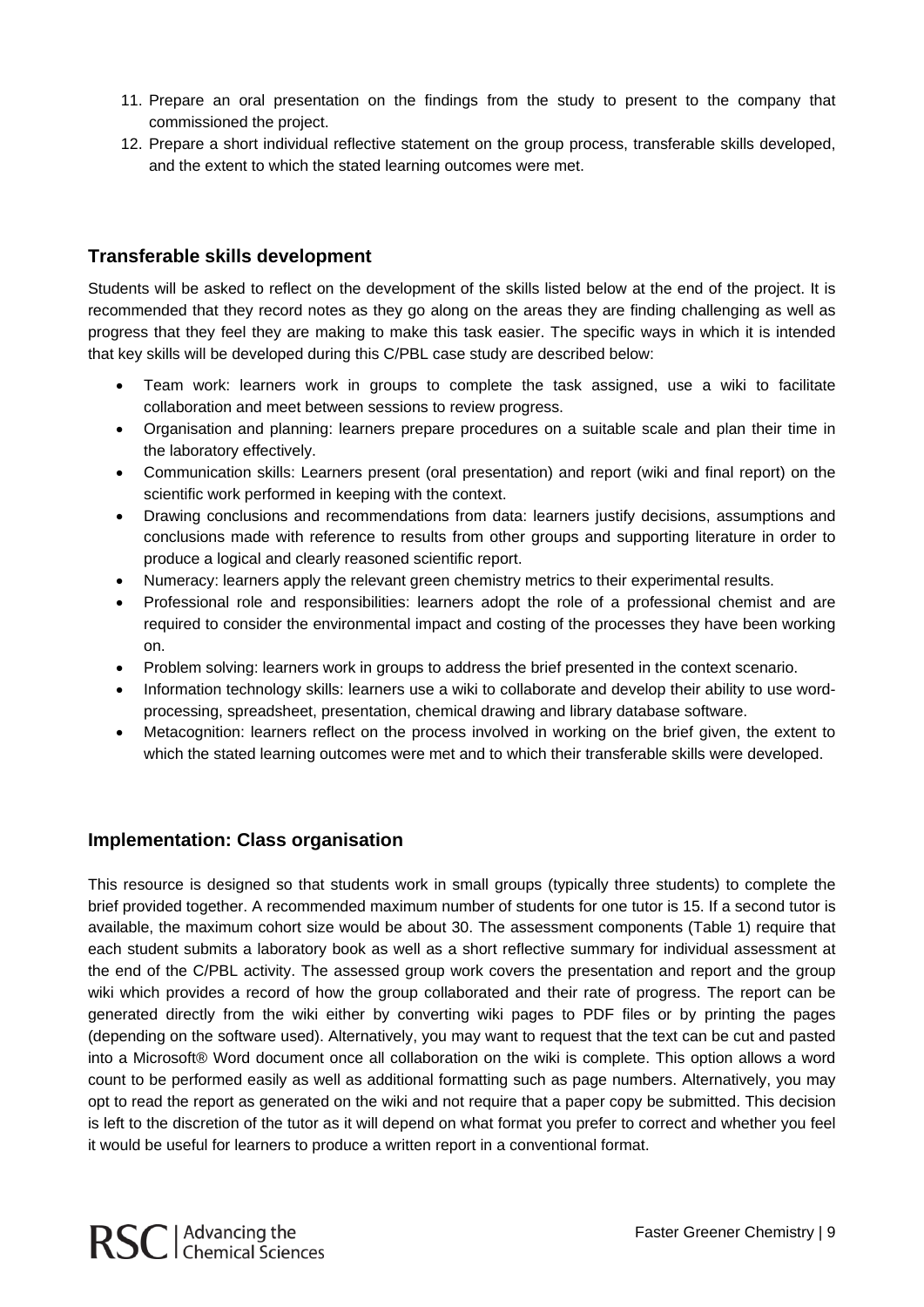#### **Weekly feedback**

Advice on monitoring and correcting wikis is provided in this guide, but, to summarise, the tutor should log into each group's wiki approximately once per week if possible and provide brief feedback on the progress reported (in the group meeting summary). Feedback is also provided on any components of the group report that are submitted in a given week (e.g. experimental procedure, cost analysis) and the draft group reports are reviewed before Workshop 7. The remaining correction time is spent on the presentation and the completed reports. In this manner, students receive feedback at various stages throughout the process. Students' email addresses should be collected at the outset of the module and used to set up each group wiki. At the latest, each student should be invited to join his or her group wiki just after Session 1. Suggested assessment criteria are provided in Table 1 and further information on assessing individual contributions to wikis is presented in Appendix 2.

A schedule of weekly work to be submitted by students and the suggested feedback provided is shown in Table 3, but it will be at a tutor's discretion to decide the extent of the feedback that is reasonable for them to provide. The assignment of weekly tasks as individual or group activities can also be adjusted as the tutor decides is appropriate. The weekly work is designed so that students are preparing elements of their final report as they go along. Other considerations for the tutor are whether all submitted work should be typed or not and whether weekly work should be handed in as a printed copy and/or added as a file to the wiki. One factor that can be variable is how quickly students can obtain NMR spectra of their compounds. It has been assumed that they may not have them until the lab session that follows the one in which the compound was made. If the turnaround time is shorter, the schedule of work in Table 3 (and the corresponding Table 3 in the student guide) can be modified.

#### **Student workload**

In general, there is a piece of individual work each week as well as group work. In this way, students get to learn about compiling safety information on chemicals and prediction of NMR and IR spectra by themselves initially but, in later weeks, this is assigned as a group activity. To allow students to work efficiently, it is suggested that they be allowed to paste any relevant material already prepared in an electronic format such as reaction schemes and safety information into their laboratory notebooks. It is recommended that students be asked to submit any previously corrected work that was returned to them as a hardcopy with their final report (for group assignments) or with their laboratory notebook (for individual assignments) so that the extent to which feedback was incorporated can be determined. The ideal turnaround time would be that material is submitted 2 to 3 days after the weekly session and it is returned at the session the following week but this may not always be feasible. The day of the week on which work is due can be added to Table 3 in the space provided.

Student cohorts vary as do their workloads and you may opt to reduce some of the weekly requirements and overall assessment components depending on the length of time that you estimate it will take them to complete the tasks assigned (see Flexibility Within this Resource section also). For example, prediction of the main features of NMR and IR spectra of the compounds involved is a very useful learning exercise but it could be removed and students could just be asked to characterise their products using the spectra recorded.

Whenever possible, the tutor should take a back seat and direct the students to the Student Guide and recommended resources to obtain relevant information. This encourages learners to read and engage fully with the materials provided. The distribution of the workload associated with the tasks should be assigned by the students in their groups.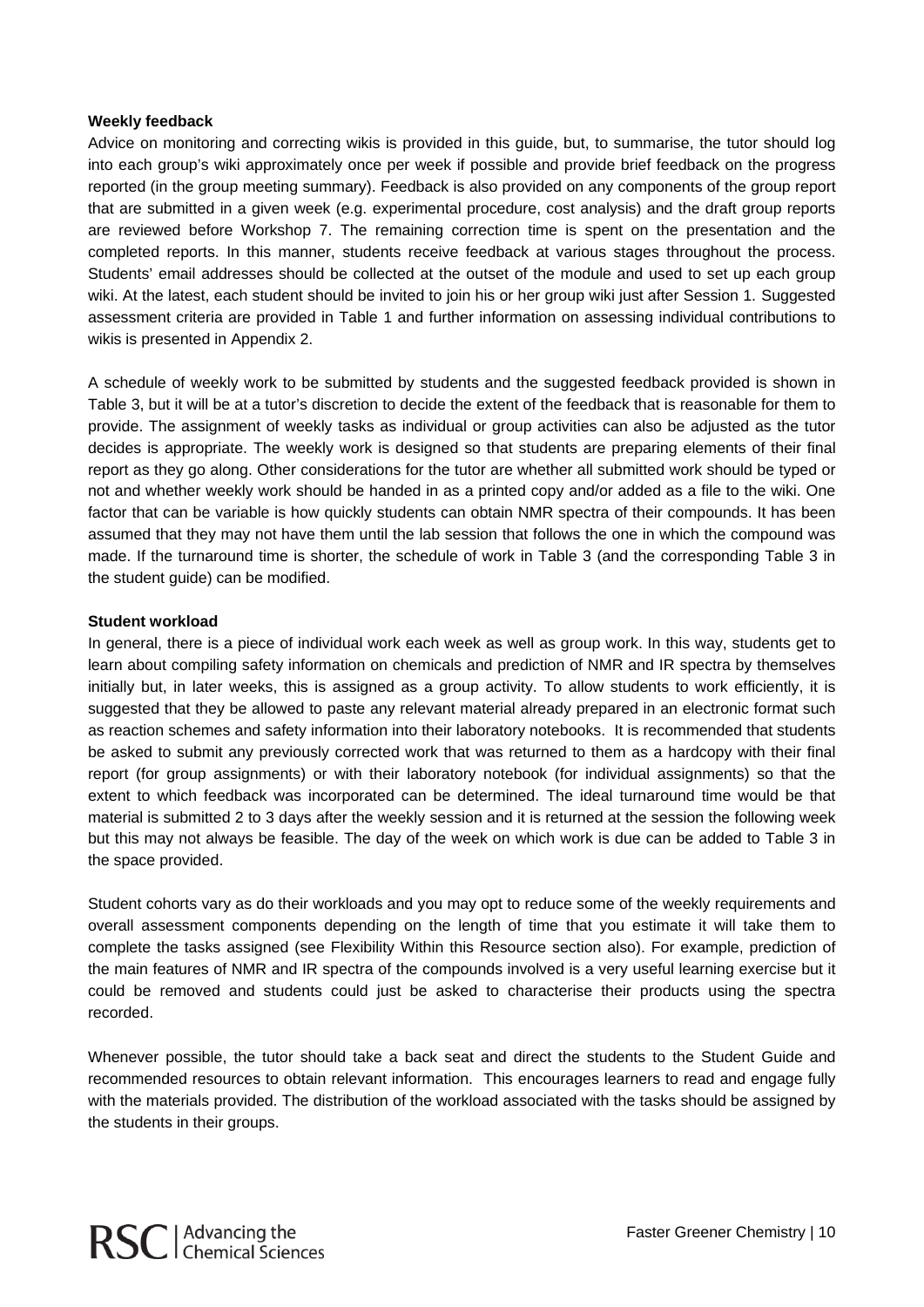#### **Groups**

The authors recommend a group size of 3 students, but this will depend on the class size, ability and prior learning. It is recommended that these groups be assigned before the start of the first session and it is useful to prepare a table listing the group members and the diamine and salicylaldehyde starting materials that they have been assigned to use to add to the Student Guide or bring to the first session. It is recommended that the tutor tries to ensure there is a range of abilities and skills in each group and, if possible, that students get an opportunity to work with people they may not know very well. One other important consideration is that each member of a group should have similar class contact timetables so that it is easy for them to arrange to meet. You may like to suggest that each group choose a name for their team as this has been found to work as a good ice-breaker and develops a sense of group identity. Advise the students that there are 3 roles that should be assigned to group members each week on a rotating basis: Chair, Reporter and Editor. The Chair will prepare the agenda for meetings, will lead/run the group meeting/discussions, listen with an open mind to all group members, and ensure that everyone in the group has the opportunity to contribute. The Reporter should prepare a summary of the action items arising from discussions and meetings and should post these on the group wiki by the day of the week that you specify (usually 2 days before the next session). The Editor will review the wiki content to ensure a consistent style, coherency and an overall structure and will also liaise with authors when changes to content are required. Each student should adopt each role at least once during the project and the group should nominate these roles during each session (note than an Editor is not required until Session 2). It is recommended that you remind the students to nominate these roles at the start of each new Session.

It is useful to ask the students to stop what they are doing about 15 minutes before the end of each session and to identify all tasks that need to be completed before the next session, to review the description of the following session and to arrange a date and time to meet outside of the class contact time. It may also be helpful to ask a spokesperson from each group to very briefly summarise the progress of their group to the class.

It is not easy to ensure that equal time is spent with each group due to the nature of the C/PBL approach and tutors must do their best to ensure this is the case. If involved in a particularly interesting discussion with one group that merits more time, it may be a good idea to open up this discussion up to the entire class and in that way include all students. If a group has a problem that requires a significant proportion of your attention (e.g. the group is not functioning as a team, the students do not understand the tasks), it may be wise to meet with that group outside of normal contact time.

The most significant problem we have encountered when implementing this type of activity has been the difficulties that can arise when students are asked to work as a group. This is a necessary evil as some conflict is inevitable when groups begin to try to work together. If some tensions become apparent in a group over a number of weeks, it is likely to be as a result of one member not contributing, a personality clash or one person working on their own and not collaboratively. The methods of assessment used (wiki contribution, requirement to minute weekly group meetings, peer assessment) ensure that those not contributing or collaborating effectively will lose marks and the class can be reminded of this. If the problem persists, it may be necessary to speak to the particular group. It is also useful to remind students that the context is representative of the challenges that exist in the workplace when participating in a team and is a valuable learning experience.

A good overview for students on effective group work is presented in Chapter 3 of "Study and Communication Skills for the Chemical Sciences"; Overton, T., Johnson, S., Scott, J.; Oxford University Press (2011).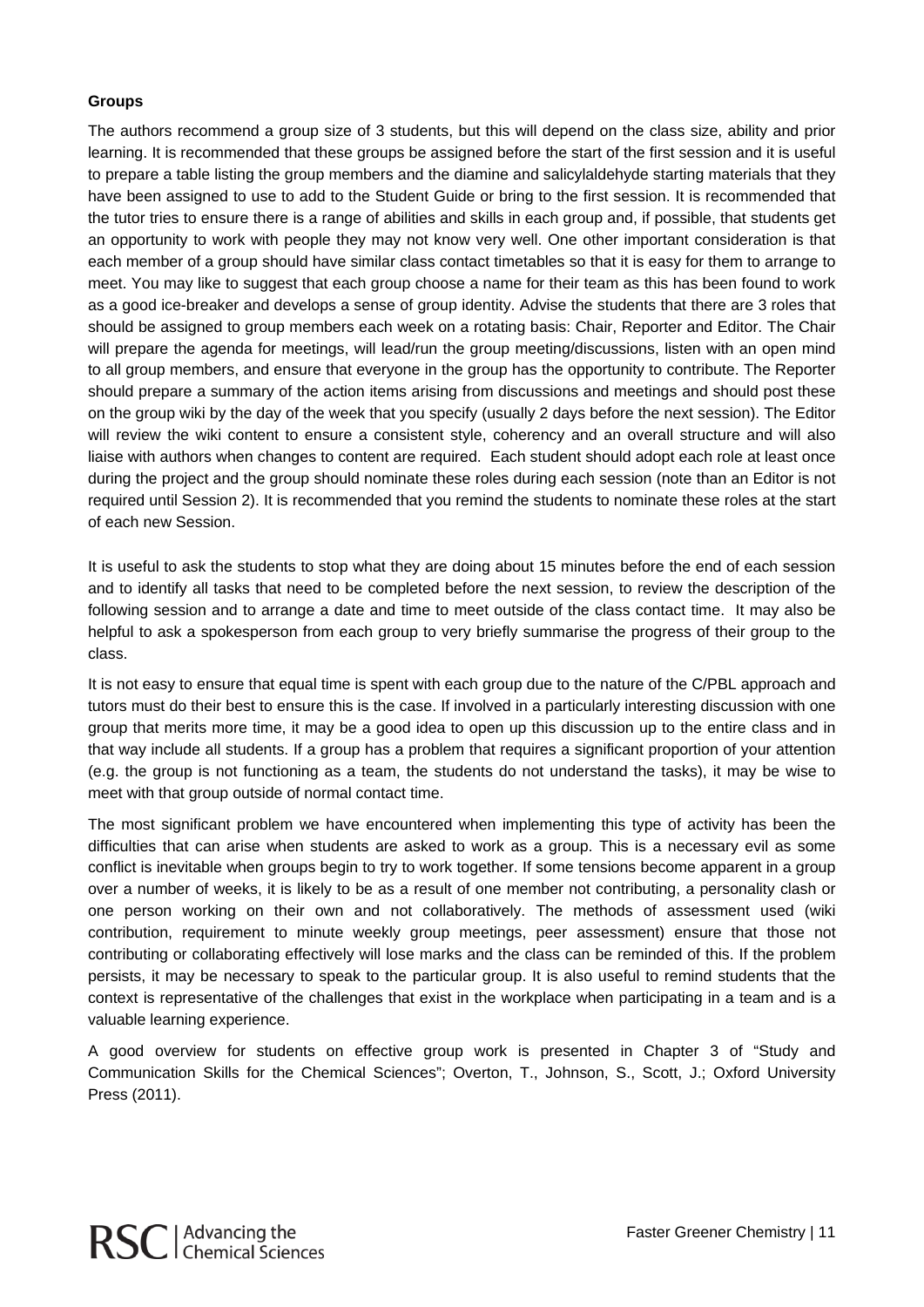| Table 3: Work to be completed after each weekly session & associated suggested feedback |  |  |
|-----------------------------------------------------------------------------------------|--|--|
|                                                                                         |  |  |

| <b>Stage</b>                        | For submission after the session by the<br>following (add day of week) at (add time)                                                                                                                       | <b>Suggested feedback</b>                                                                                                                                   |
|-------------------------------------|------------------------------------------------------------------------------------------------------------------------------------------------------------------------------------------------------------|-------------------------------------------------------------------------------------------------------------------------------------------------------------|
| Week 1                              | Group                                                                                                                                                                                                      |                                                                                                                                                             |
| (Introduction)                      | •Modified experimental procedure for step 1<br>(catalyst ligand preparation).*                                                                                                                             | Any required changes.                                                                                                                                       |
| Date<br>for                         | • Summary of group meeting posted on group wiki.<br>Individual                                                                                                                                             | Acknowledgement.                                                                                                                                            |
| completion of<br>tasks:             | • Short version of chemical safety assessment.*<br>• Maintain group wiki and independent lab book.<br>* The procedure and safety assessments should be<br>typed and structures should be drawn using       | Grade and give brief comment to<br>individual. General feedback either<br>at next session or posted online<br>before it.<br>Brief comment on wiki, sign and |
|                                     | chemical drawing software.                                                                                                                                                                                 | date lab book at next session.                                                                                                                              |
| Week 2                              | Group                                                                                                                                                                                                      |                                                                                                                                                             |
| (Ligand<br>preparation)             | •Modified experimental procedure for step 2<br>(catalyst preparation).                                                                                                                                     | Any required changes.                                                                                                                                       |
|                                     | • Short version of chemical safety assessment.                                                                                                                                                             | Any required changes.                                                                                                                                       |
| Date<br>for                         | · Summary of group meeting posted on group wiki.                                                                                                                                                           | Acknowledgement.                                                                                                                                            |
| completion of<br>tasks:             | research on<br>alternative<br>$\bullet$ Begin<br>epoxidation<br>conditions for Mn-salen catalysts.<br><b>Individual</b>                                                                                    | Acknowledgement.                                                                                                                                            |
|                                     | $\mathrm{^1H}$<br><b>NMR</b><br>• Predicted<br>IR<br>and<br>spectra<br>for<br>salicylaldehyde<br>starting<br>material<br>and<br>ligand<br>intermediate.<br>• Maintain group wiki and independent lab book. | Grade and give brief comment to<br>individual. Give general feedback<br>at next session or online before it.<br>Brief comment on wiki, sign and             |
|                                     |                                                                                                                                                                                                            | date lab book at next session.                                                                                                                              |
| Week 3<br>(Catalyst<br>preparation) | Group<br>• Modified experimental procedure for epoxidation<br>of stilbene using standard conditions.                                                                                                       | Any required changes.                                                                                                                                       |
| for<br>Date                         | • Summary of group meeting posted on group wiki.                                                                                                                                                           | Acknowledgement.                                                                                                                                            |
| completion of                       | . One page summary on research carried out (on                                                                                                                                                             | Grade and give brief comment to                                                                                                                             |
| tasks:                              | alternative conditions for epoxidation of alkenes<br>catalysts and recommended<br>with<br>Mn-salen                                                                                                         | group. Give general feedback at<br>next session or online before it.                                                                                        |
|                                     | experiment to try).                                                                                                                                                                                        |                                                                                                                                                             |
|                                     | • Short version of chemical safety assessment.                                                                                                                                                             | Any required changes.                                                                                                                                       |
|                                     | • Predicted IR spectrum for catalyst with suggestion<br>as to why NMR analysis of catalyst is not useful.                                                                                                  | Grade and give brief comment to<br>group. General feedback either at                                                                                        |
|                                     | <b>Individual</b>                                                                                                                                                                                          | next session or posted online<br>before it.                                                                                                                 |
|                                     | • Interpretation of IR and <sup>1</sup> H NMR spectra obtained                                                                                                                                             |                                                                                                                                                             |
|                                     | of ligand intermediate and of salicylaldehyde                                                                                                                                                              | Grade and give brief comment to<br>individual. Give general feedback                                                                                        |
|                                     | starting material.                                                                                                                                                                                         | at next session or online before it                                                                                                                         |
|                                     | • Maintain group wiki and independent lab book.                                                                                                                                                            | Brief comment on wiki, sign and                                                                                                                             |
|                                     |                                                                                                                                                                                                            | date lab book at next session.                                                                                                                              |
| Week 4                              | Group                                                                                                                                                                                                      |                                                                                                                                                             |
| (Catalyst                           | • Modified experimental procedure for epoxidation                                                                                                                                                          | Need to have identified to students                                                                                                                         |
| evaluation 1)                       | stilbene<br>with catalyst using<br>alternative<br>of<br>conditions.                                                                                                                                        | which alternative procedure is to<br>be used (e.g. $H_2O_2$ as oxidant).                                                                                    |
| Date<br>for                         |                                                                                                                                                                                                            | Any required changes.                                                                                                                                       |
| completion of                       | • Short version of chemical safety assessment.                                                                                                                                                             | Any required changes.                                                                                                                                       |
| tasks:                              | • Predicted <sup>1</sup> H NMR spectra for stilbene and<br>stilbene oxide.                                                                                                                                 | Grade and give brief comment to<br>group. General feedback either at                                                                                        |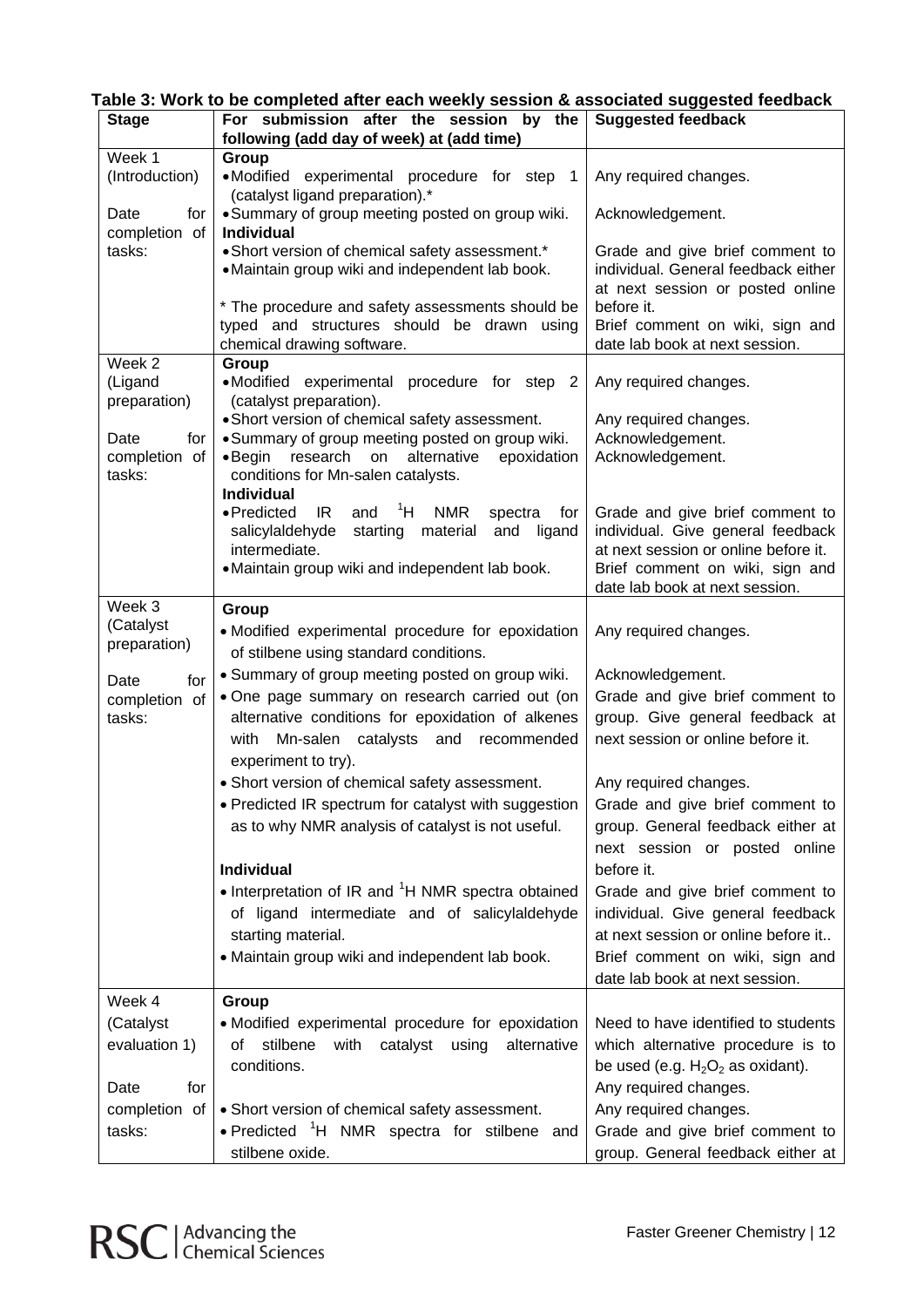|                         |                                                                                                                     | next session or posted online                                          |
|-------------------------|---------------------------------------------------------------------------------------------------------------------|------------------------------------------------------------------------|
|                         |                                                                                                                     | before it.                                                             |
|                         | · Evaluate alternative oxidation procedures found                                                                   | Grade and give brief comment to                                        |
|                         | based on criteria provided (yield, catalyst loading,                                                                | individual. General feedback either                                    |
|                         | solvent, type of oxidant, complexity of the                                                                         | at next session or posted online                                       |
|                         | procedure) and recommend which should be                                                                            | before it.                                                             |
|                         | attempted in the future.                                                                                            |                                                                        |
|                         | • Summary of group meeting posted on group wiki.<br>Individual                                                      | Acknowledgement.                                                       |
|                         | • Interpretation of IR spectrum obtained of catalyst.                                                               | Grade and give brief comment to                                        |
|                         |                                                                                                                     | individual. General feedback either                                    |
|                         |                                                                                                                     | at next session or posted online                                       |
|                         |                                                                                                                     | before it.                                                             |
|                         | • Maintain group wiki and independent lab book.                                                                     | Brief comment on wiki, sign and                                        |
|                         |                                                                                                                     | date lab book at next session.                                         |
| Week 5<br>(Catalyst     | Group<br>• Compilation and sharing of data on group results                                                         | Any required changes.                                                  |
| evaluation<br>2,        | (yields and conversions) for reference epoxidation                                                                  |                                                                        |
| alternative             | reaction (using sodium hypochlorite).                                                                               |                                                                        |
| conditions)             | • Determination of most effective catalyst based on                                                                 | Any required changes.                                                  |
| Date<br>for             | this data for the reference reaction and prediction<br>of how catalyst structure & efficiency are related.          |                                                                        |
| completion of           | • Summary of group meeting posted on group wiki.                                                                    | Acknowledgement.                                                       |
| tasks:                  | <b>Individual</b>                                                                                                   |                                                                        |
|                         | • Interpretation of <sup>1</sup> H NMR spectra obtained of                                                          | Grade and give brief comment to<br>individual. General feedback either |
|                         | crude product from stilbene epoxidation using<br>sodium hypochlorite.                                               | at next session or posted online                                       |
|                         |                                                                                                                     | before it.                                                             |
|                         | • Maintain group wiki and independent lab book.                                                                     | Brief comment on wiki, sign and                                        |
| Week 6                  | Group                                                                                                               | date lab book at next session.                                         |
| (Costing and            | • Analysis of <sup>1</sup> H NMR spectra obtained of crude                                                          | Check conversion determined and                                        |
| green metrics           | products from alternative stilbene epoxidation to                                                                   | state any required changes.                                            |
| workshop)               | determine percentage conversion.                                                                                    |                                                                        |
| Date<br>for             | • Compilation and sharing of data on group results   Any required changes.<br>for alternative epoxidation reaction. |                                                                        |
| completion of<br>tasks: | . Comparison of results for the reference and<br>alternative oxidation reactions.                                   | Any required changes.                                                  |
|                         | . Costing of raw materials and solvents for                                                                         | Any required changes.                                                  |
|                         | synthesis (including work up) of the catalysts                                                                      |                                                                        |
|                         | prepared, and for their epoxidation reactions.                                                                      |                                                                        |
|                         | Identify any resulting issues (most and least<br>expensive materials).                                              |                                                                        |
|                         | • Evaluation of the environmental impact of each                                                                    | Any required changes (it should be                                     |
|                         | process with reference to appropriate metrics and                                                                   | possible to give feedback during                                       |
|                         | further<br>provide<br>recommendations<br>for                                                                        | the workshop session)                                                  |
|                         | development.<br>· Draft group report on wiki ready for preliminary                                                  | Review before next session and                                         |
|                         | review.                                                                                                             | prepare short summary on aspects                                       |
|                         | . Work in progress summary on draft group report                                                                    | dealt with well and those that need                                    |
|                         | posted on group wiki (provide link from Table of                                                                    | more work. Check to see if anyone                                      |
|                         | Contents).<br>• Summary of group meeting posted on group wiki.                                                      | has not been contributing at all.<br>Acknowledgement.                  |
|                         | <b>Individual</b>                                                                                                   |                                                                        |
|                         | • Maintain group wiki and independent lab book.                                                                     | Brief comment on wiki.                                                 |